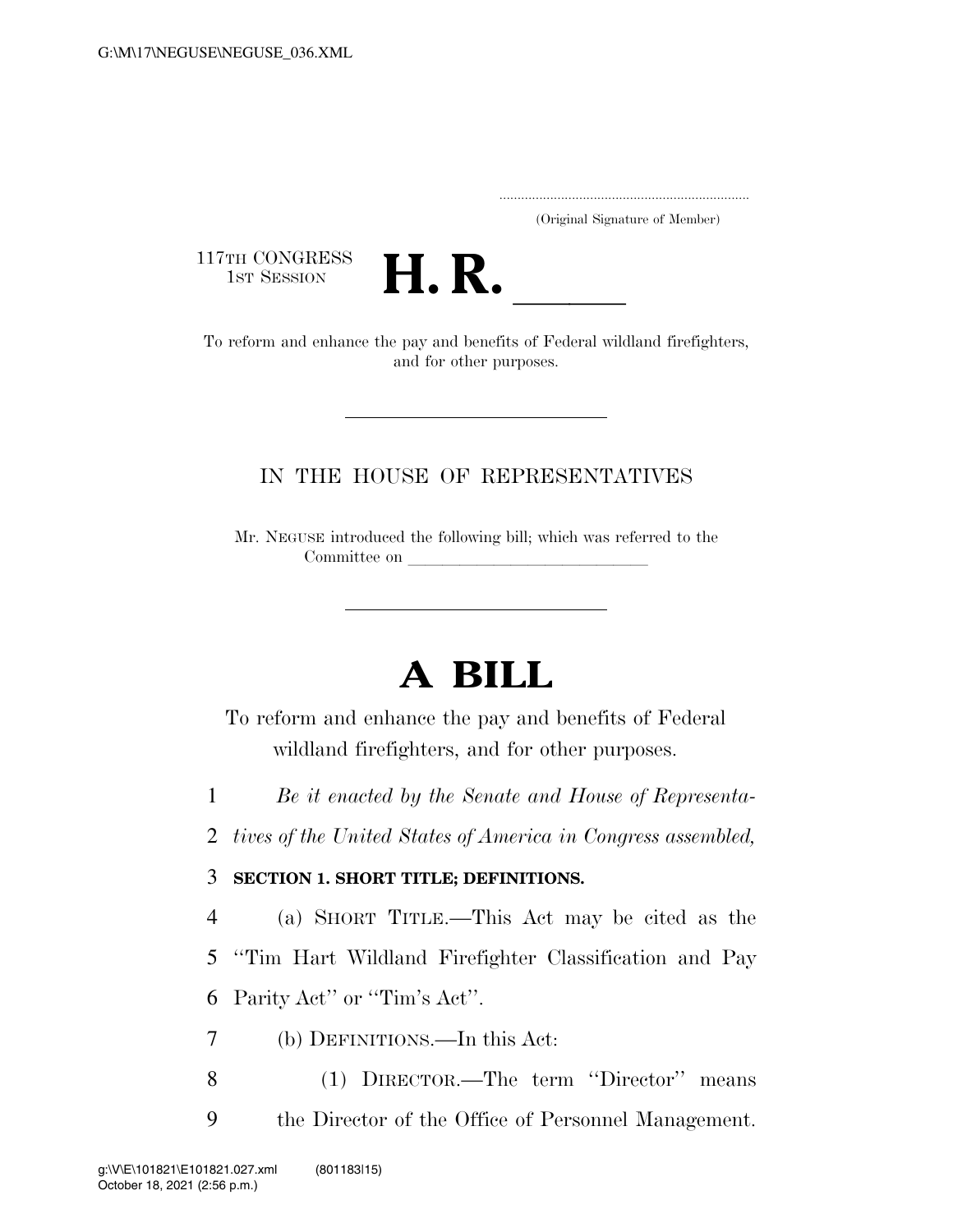| $\mathbf{1}$   | (2) FEDERAL WILDLAND FIREFIGHTER.—The                 |
|----------------|-------------------------------------------------------|
| $\overline{2}$ | term "Federal wildland firefighter" means any tem-    |
| 3              | porary, seasonal, or permanent position at the De-    |
| $\overline{4}$ | partment of Agriculture or the Department of Inte-    |
| 5              | rior that maintains group, emergency incident man-    |
| 6              | agement, or fire qualifications, as established annu- |
| 7              | ally by the Standards for Wildland Fire Position      |
| 8              | Qualifications published by the National Wildfire     |
| 9              | Coordinating Group, and primarily engages in or       |
| 10             | supports wildland fire management activities, includ- |
| 11             | ing forestry and rangeland technicians and positions  |
| 12             | concerning aviation, engineering heavy equipment      |
| 13             | operations, or fire and fuels management.             |
| 14             | (3) SECRETARIES.—The term "Secretaries"               |
| 15             | means the Secretary of Agriculture and the Sec-       |
| 16             | retary of Interior.                                   |
| 17             | SEC. 2. FEDERAL WILDLAND FIREFIGHTER OCCUPATIONAL     |
| 18             | SERIES, PAY, RECRUITMENT, AND RETEN-                  |
| 19             | TION.                                                 |
| <b>20</b>      | (a) OCCUPATIONAL SERIES.—                             |
| 21             | (1) ESTABLISHMENT; DETERMINATION.-Not                 |
| 22             | later than 1 year after the date of enactment of this |
| 23             | $\det$ —                                              |
| 24             | (A) the Director of the Office of Personnel           |
| 25             | Management shall establish one or more classi-        |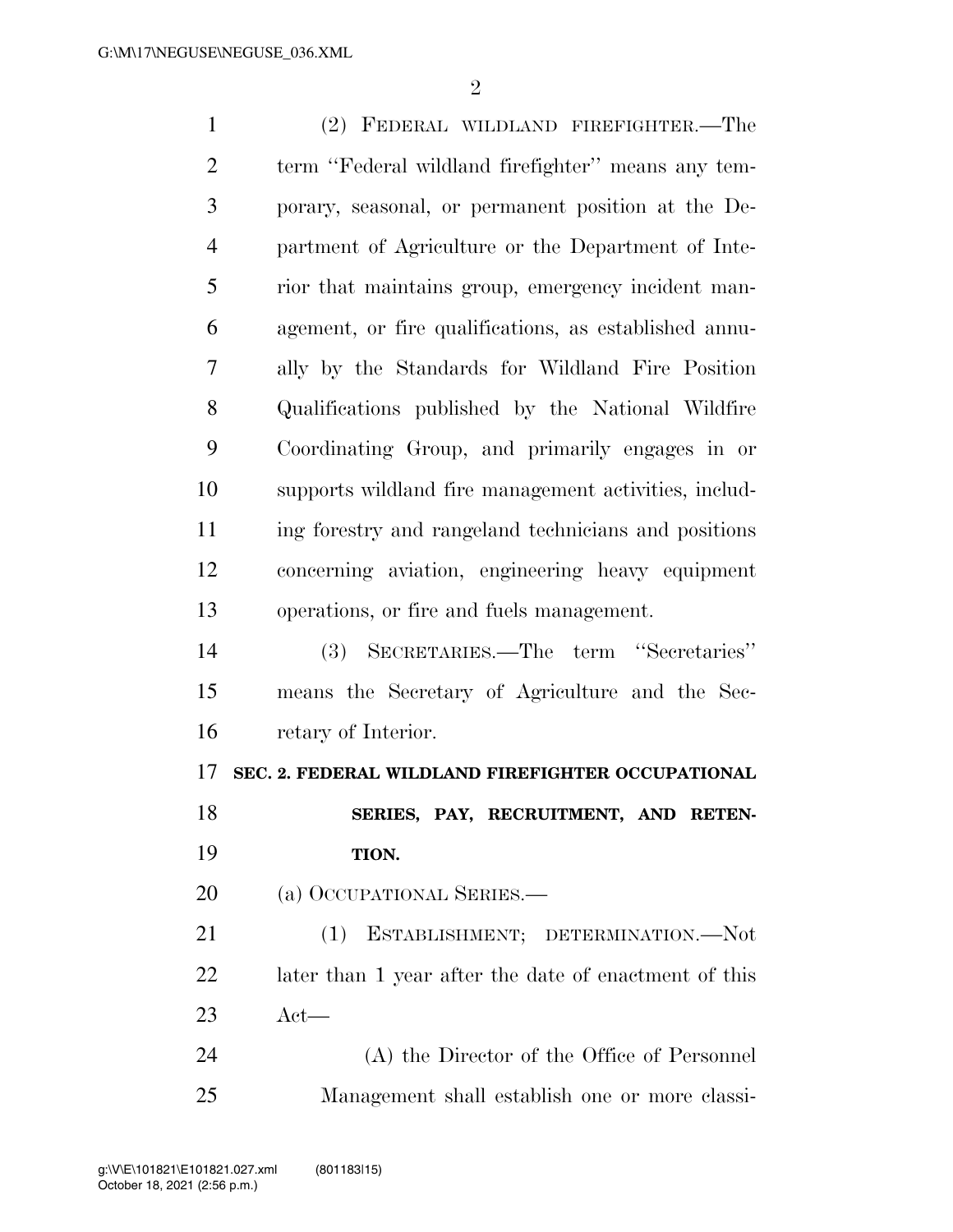| $\mathbf{1}$   | fication series (if one series, to be designated as    |
|----------------|--------------------------------------------------------|
| $\overline{2}$ | the "Wildland Firefighter Series") for Federal         |
| 3              | wildland firefighter positions; and                    |
| $\overline{4}$ | (B) the Secretaries shall determine each               |
| 5              | position within the Department of Agriculture          |
| 6              | and the Department of Interior that qualifies as       |
| 7              | a Federal wildland firefighter position.               |
| 8              | (2) ELECTION.—Any individual employed as a             |
| 9              | Federal wildland firefighter in a covered 6C position  |
| 10             | (or any successor position) on the date on which any   |
| 11             | classification series established under paragraph (1)  |
| 12             | takes effect may elect—                                |
| 13             | $(A)$ to remain in the occupational series in          |
| 14             | which the individual is classified on that date;       |
| 15             | <b>or</b>                                              |
| 16             | (B) to be transferred to any occupational              |
| 17             | series established under paragraph (1).                |
| 18             | $(b)$ PAY.—                                            |
| 19             | $(1)$ In GENERAL.—Not later than 1 year after          |
| <b>20</b>      | the date of enactment of this Act, there is estab-     |
| 21             | lished a pay scale for Federal wildland firefighter    |
| 22             | positions within any classification series established |
| 23             | under subsection (a). Under such scale, the min-       |
| 24             | imum rate of basic pay for any position shall be not   |
| 25             | less than the rate of pay for step 3 of $GS$ —6 of the |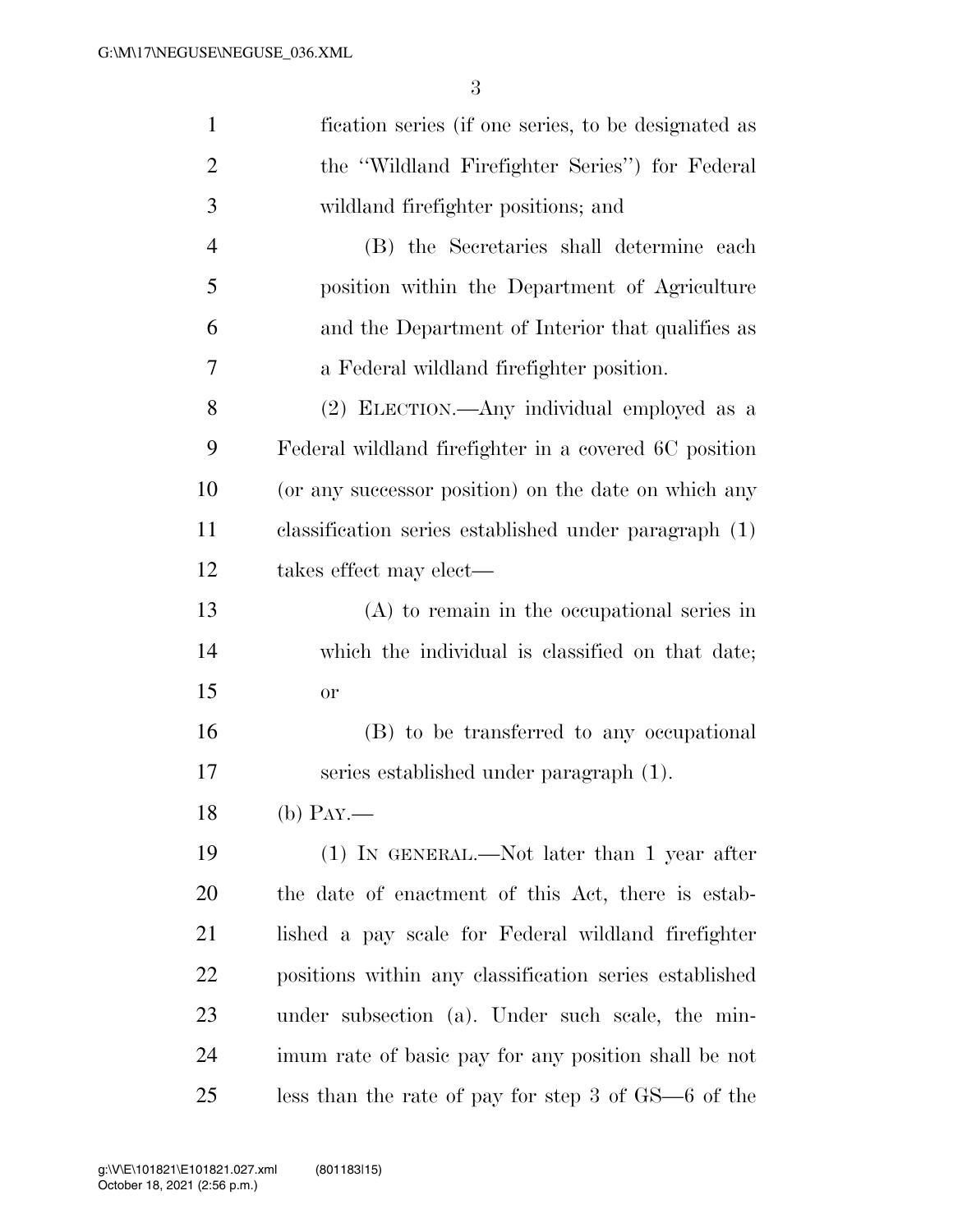General Schedule, as adjusted by the pay locality designated as ''Rest of U.S.'' under section 5304 of title 5, United States Code.

 (2) ANNUAL ADJUSTMENTS.—Notwithstanding any other provision of law, beginning in the first pay period beginning on or after the date that the pay scale is established under paragraph (1) and annu- ally thereafter, the basic rate of pay for each Fed- eral wildland firefighter occupying a position within such pay scale shall be increased by not less than the percentage equal to the percent change in the Consumer Price Index (all items—United States city average), published monthly by the Bureau of Labor Statistics, for December of the preceding year over such Consumer Price Index for the December of the year prior to the preceding year, adjusted to the nearest one-tenth of 1 percent.

18 (3) COMPENSATION COMPARABLE TO NON-FED- ERAL FIREFIGHTERS.—Not later than 1 year after the date the pay scale is established under para- graph (1), the Secretaries shall submit a report to Congress on whether pay, benefits, and bonuses pro- vided to Federal wildland firefighters are comparable to the pay, benefits, and bonuses provided for non-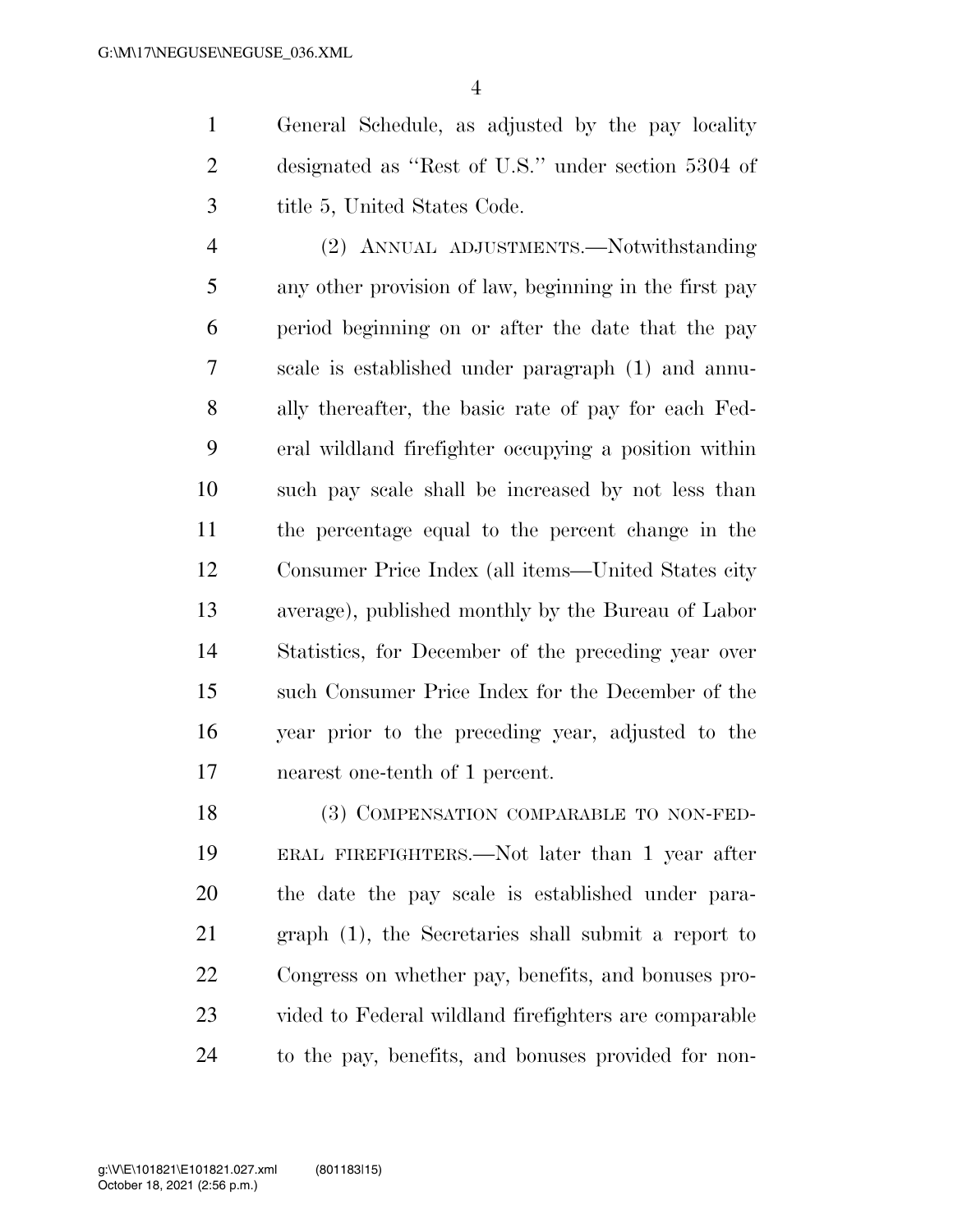Federal firefighters in the State or locality where Federal wildland firefighters are based.

 (4) HAZARDOUS DUTY PAY.—Each Federal wildland firefighter in any classification series estab- lished under subsection (a) carrying out work com- pleted during prescribed fire, parachuting, tree climbing over 20 feet, hazard tree removal, and other hazardous work as identified by the Secre- taries, shall be entitled to be paid the appropriate differential under section 5545(d) of title 5, United States Code, as if such employee was covered by such subsection. The Director may prescribe regula-tions to carry out this paragraph.

(c) WORK SCHEDULES.—

 (1) IN GENERAL.—Consistent with the require- ments of this subsection, the Director shall establish guidelines for work schedules for positions within any classification series established under subsection (a) to better account for regular and overtime per workday, work performed when deployed on any re- source order, on-call duties, stand-by, travel to and from assignment, and regular days off.

(2) RESOURCE ORDER.—

24 (A) In GENERAL.—When deployed on a re-source order under the Incident Resource Order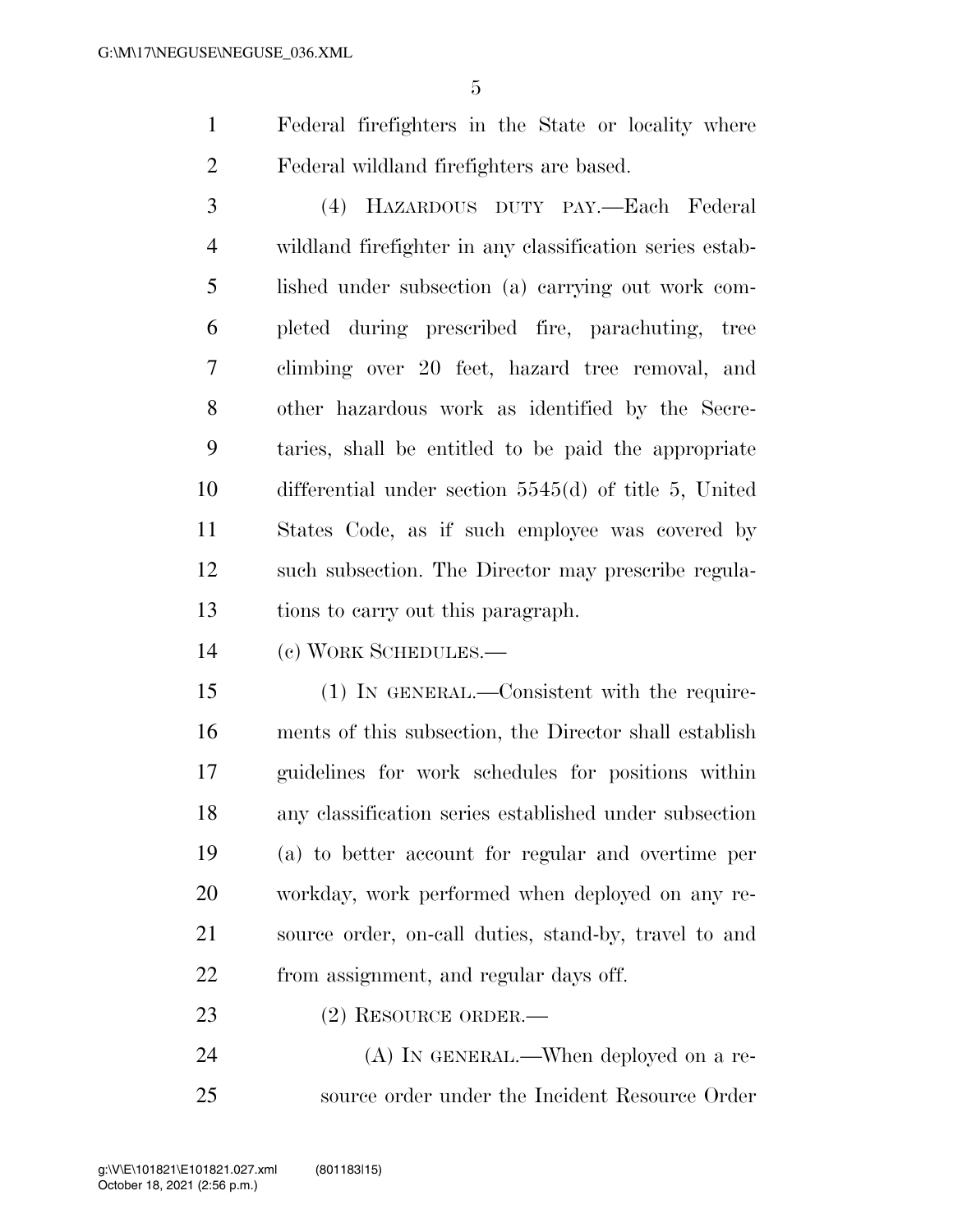Capability System (or any successor system), a Federal wildland firefighter shall be paid for the period beginning on the receipt of such order and ending when the employee returns from such deployment. (B) WAGES.—A Federal wildland fire-

 fighter shall receive compensation for each hour of each 24-hour period of such deployment, to include hours paid at such firefighter's hourly rate of basic pay and hours of such period paid at a rate equal to one and one-half times such hourly rate of which all is premium pay.

(d) OTHER MATTERS.—

 (1) UNPAID LEAVE TO CARE FOR FAMILY MEM- BER.—A Federal wildland firefighter not covered by the Family and Medical Leave Act of 1993 or sub- chapter V of chapter 63 of title 5, United States Code, shall be allowed a period of unpaid leave, dur- ing each calendar year, not to exceed 180 days in order to care for the spouse, or a son, daughter, or parent, of the employee, if such spouse, son, daugh-22 ter, or parent has a serious health condition. Leave provided under this paragraph shall not accumulate for use in subsequent years.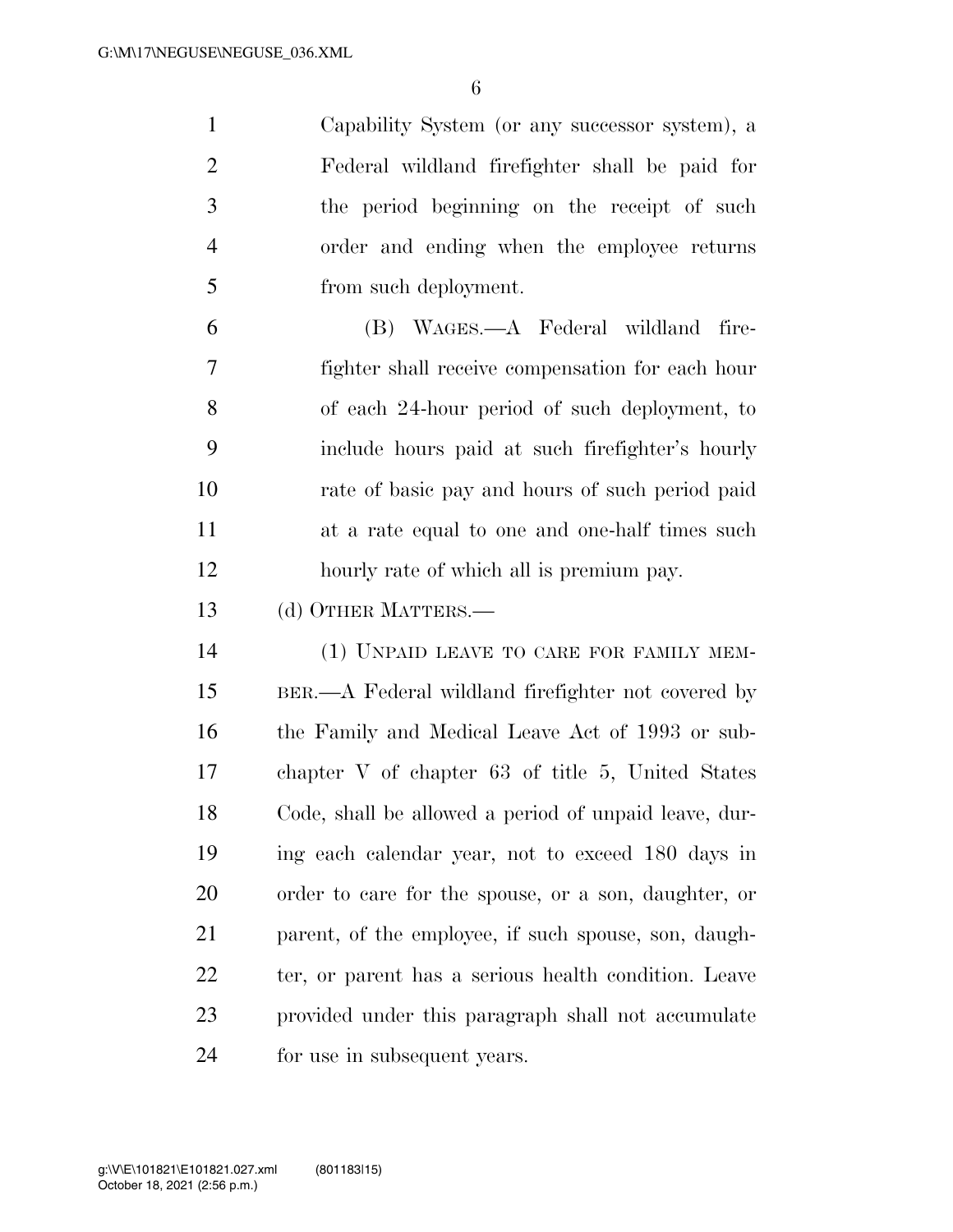| $\mathbf{1}$   | (2) RECRUITMENT AND RETENTION BONUS.                    |
|----------------|---------------------------------------------------------|
| $\overline{2}$ | In order to promote the recruitment and retention of    |
| 3              | Federal wildland firefighters, the Director, in coordi- |
| $\overline{4}$ | nation with the Secretaries, shall establish a pro-     |
| 5              | gram under which a recruitment or retention bonus       |
| 6              | of not less than \$1,000 may be paid to a Federal       |
| 7              | wildland firefighter in an amount as determined ap-     |
| 8              | propriate by the Director and the Secretaries. The      |
| 9              | minimum amount of such bonus in the previous sen-       |
| 10             | tence shall be increased each year by the Consumer      |
| 11             | Price Index in the manner prescribed under sub-         |
| 12             | section (b)(2). Any bonus under this subsection—        |
| 13             | (A) shall be paid to any primary or sec-                |
| 14             | ondary Federal wildland firefighter upon the            |
| 15             | date that such firefighter successfully completes       |
| 16             | a work capacity test; and                               |
| 17             | (B) may not be paid to any such fire-                   |
| 18             | fighter more than once per calendar year.               |
| 19             | <b>(3)</b><br>HOUSING ALLOWANCE.—The Secretaries        |
| 20             | shall provide a housing allowance to any Federal        |
| 21             | wildland firefighter deployed to a location more than   |
| 22             | 50 miles from their primary residence. Such allow-      |
| 23             | ance shall be in an amount determined appropriate       |
| 24             | by the Secretaries and adjusted based on the cost of    |
| 25             | housing in the area of deployment.                      |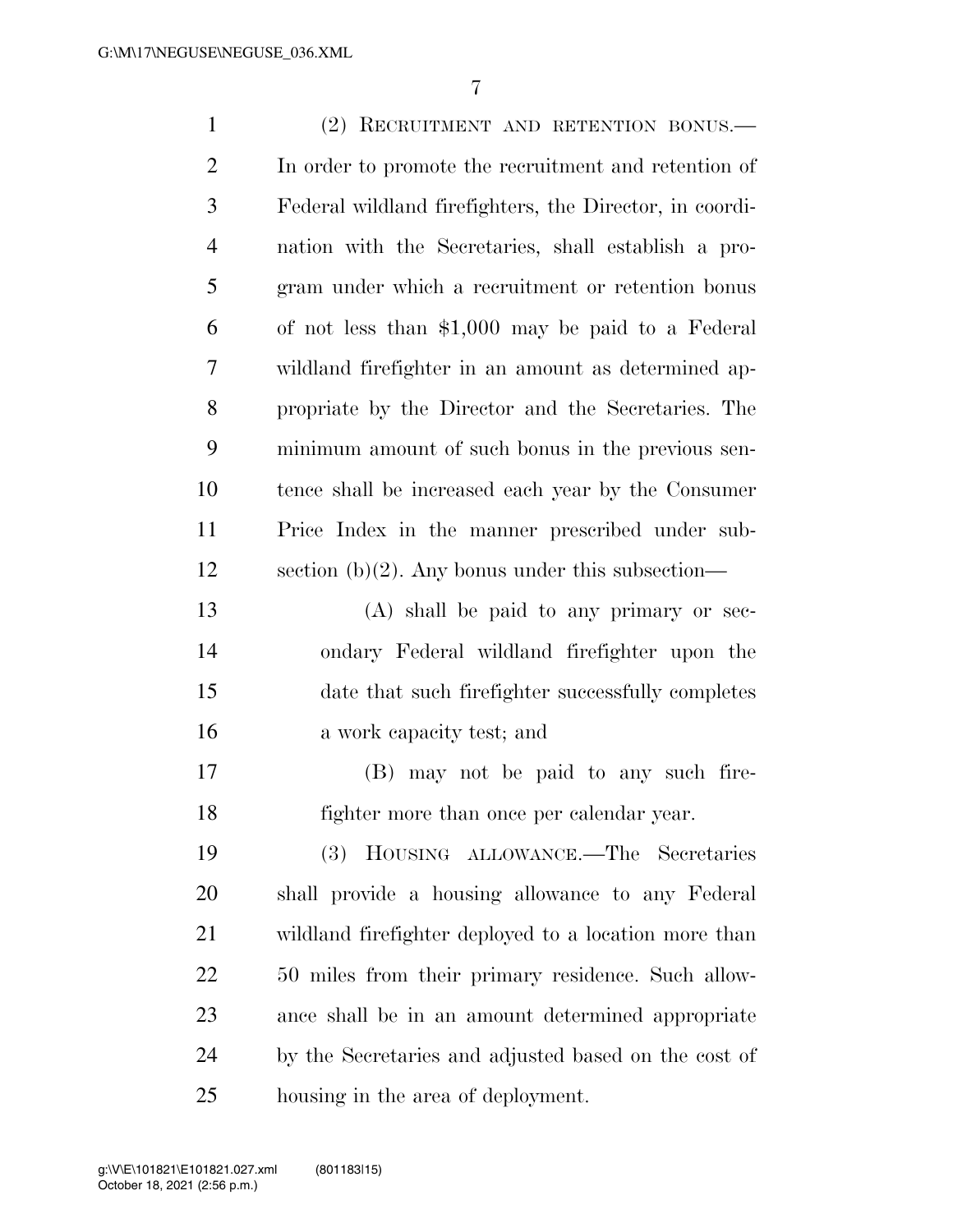#### (4) CAREER TRANSITION.—

2 (A) IN GENERAL.—Not later than one year after the date of enactment of this Act, the Sec- retaries, shall establish, maintain, coordinate, and operate a voluntary tuition assistance pro- gram for Federal wildland firefighters occu- pying a permanent position that encompass a broad range of educational experiences (either in-person or through distance-learning), includ- ing academic skills development, vocational pro- grams, career and technical programs, and pro- grams leading to the award of undergraduate and graduate degrees.

 (B) AMOUNT.—The program under sub- paragraph (A) shall provide, not more than once during each calendar year, a payment of not less than \$4,000 to each Federal wildland firefighter who elects to participate in the pro-gram.

 (C) REVIEW.—The Secretaries shall con- duct an annual review of whether the amount provided under subparagraph (B) is adequate, in consideration of inflation and other effects.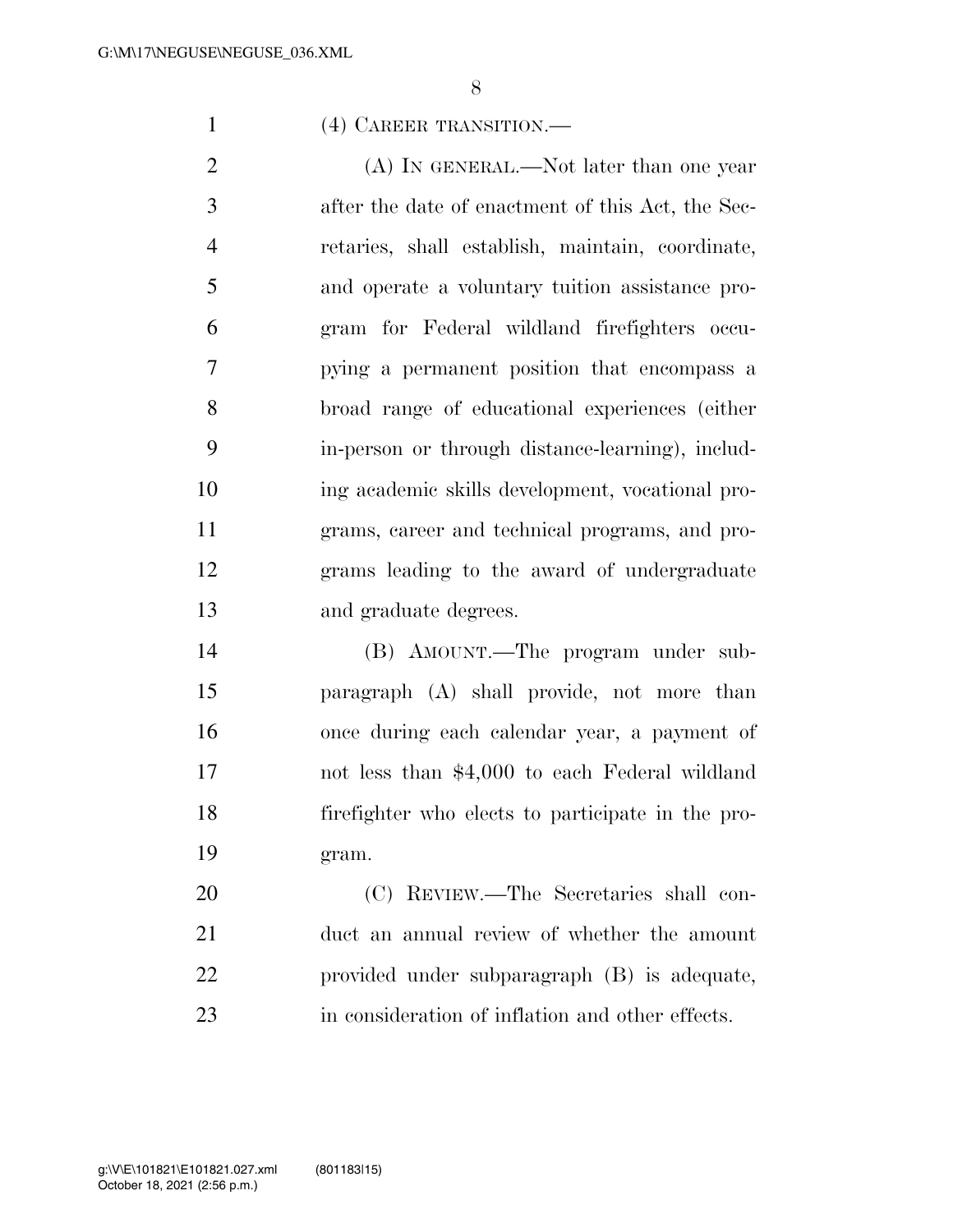#### **SEC. 3. HEALTH PROVISIONS.**

 (a) DATABASE; RECOMMENDATIONS.—Not later than one year after the date of enactment of this Act, the Secre-taries shall—

 (1) establish and maintain a publicly accessible, searchable database on a website, to be called the ''Federal Wildland Firefighter Cancer and Cardio- vascular Disease Database'', to track chronic disease caused by on-the-job environmental exposure over the lifetimes of current and former Federal wildland firefighters;

 (2) update such database not less than on a yearly basis; and

 (3) develop and adhere to recommendations on mitigation strategies to minimize exposure to envi- ronmental hazards for Federal wildland firefighters. (b) MENTAL HEALTH.——

 (1) MENTAL HEALTH PROGRAM.—Not later than January 1, 2023, the Secretaries shall establish and carry out a program for Federal wildland fire- fighters for mental health awareness and support. Such program shall include—

 (A) a mental health awareness campaign; (B) a mental health education and training

 program that includes an on-boarding cur-riculum;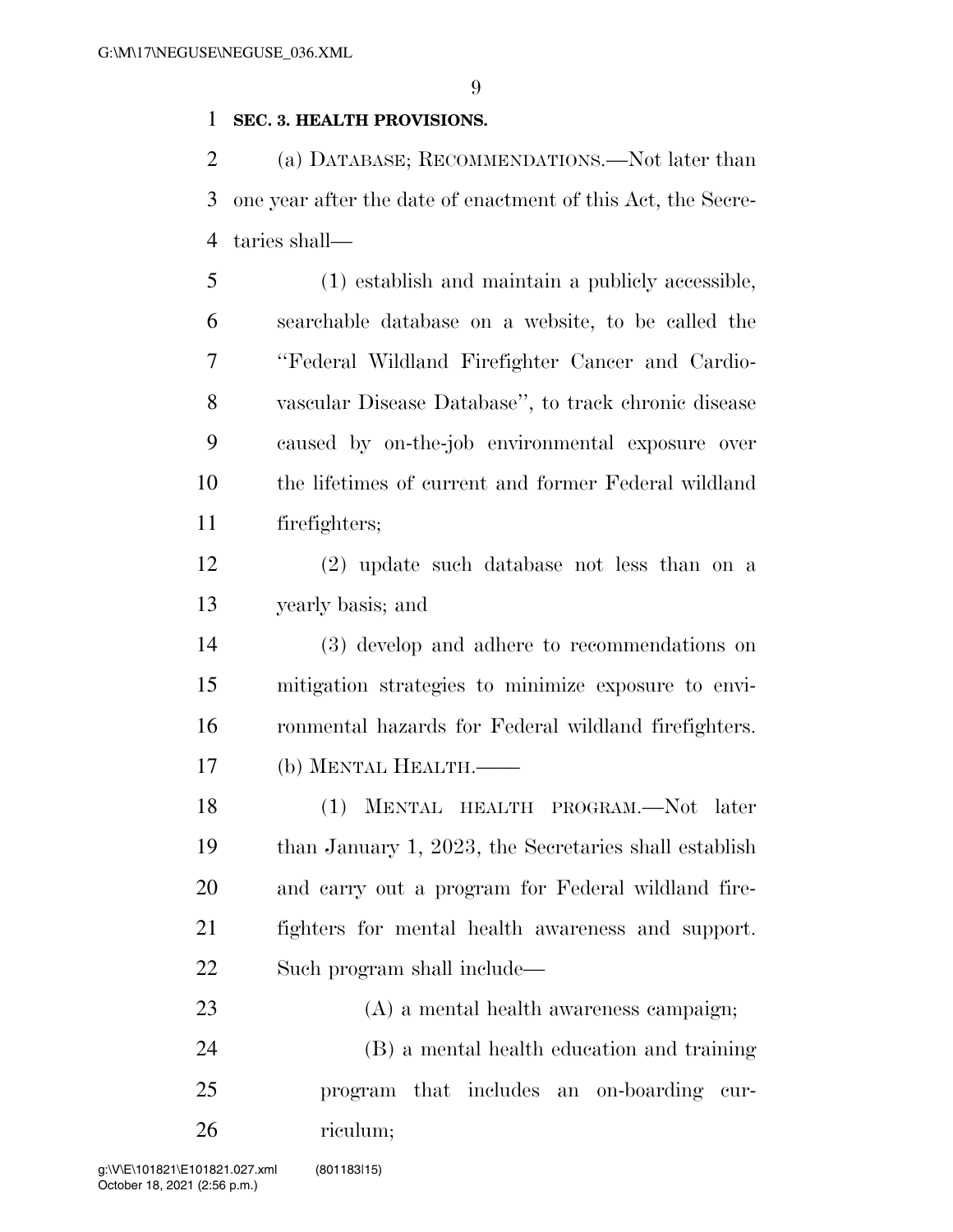(C) an extensive peer-to-peer mental health support network for Federal wildland fire-fighters and their immediate family;

 (D) expanding the Critical Incident Stress Management Program, developing and retaining a larger pool of qualified mental health profes- sionals who are familiar with the experiences of the wildland firefighting workforce, and moni- toring and tracking mental health in the profes- sion to better understand the scope of the issue and develop strategies to assist; and

 (E) establish and carry out a new and dis- tinct mental health support service specific to Federal wildland firefighters and their imme- diate family, with culturally relevant and trau- ma informed mental health professionals who are readily available, and not subject to any limit on the number of sessions or service pro-vided.

 (2) MENTAL HEALTH LEAVE.—Each Federal wildland firefighter shall be entitled to 7 consecutive days of leave, without loss or reduction in pay, dur- ing any calendar year. Leave provided under this paragraph shall not—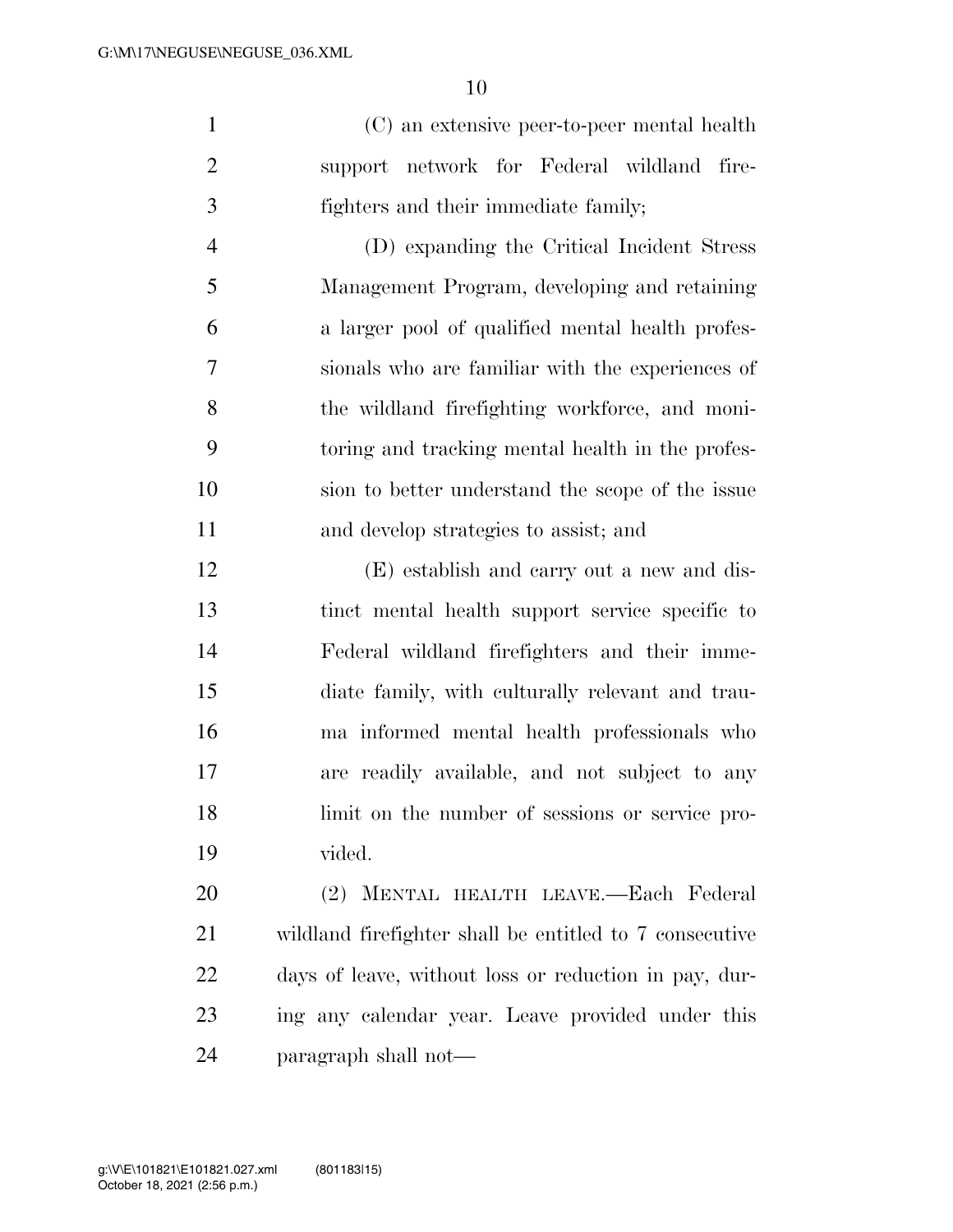(A) accumulate for use in succeeding years; and

 (B) be considered to be annual or vacation leave for purposes of section 5551 or 5552 of title 5, United States Code, or for any other purpose.

 (c) COORDINATION.—In carrying out subsections (a) and (b), the Secretaries may enter into partnerships or cooperative agreements with other Federal agencies, uni-versities, or non-profit institutions.

 (d) WORKERS' COMPENSATION PRESUMPTION RE-LATING TO FEDERAL WILDLAND FIREFIGHTERS.—

 (1) IN GENERAL.—Section 8102 of title 5, United States Code, is amended by adding at the end the following:

 $\cdot$  (c)(1) With regard to any employee who is a Federal wildland firefighter (as that term is defined in section 1(b) of the Tim Hart Wildland Firefighter Classification and Pay Parity Act), a disease specified in paragraph (3) shall be presumed to be proximately caused by the employment of such employee, subject to the length of service require- ments specified. The disability or death of such an em- ployee to such a disease shall be presumed to result from personal injury sustained while in the performance of such employee's duty. Such presumptions may be rebutted by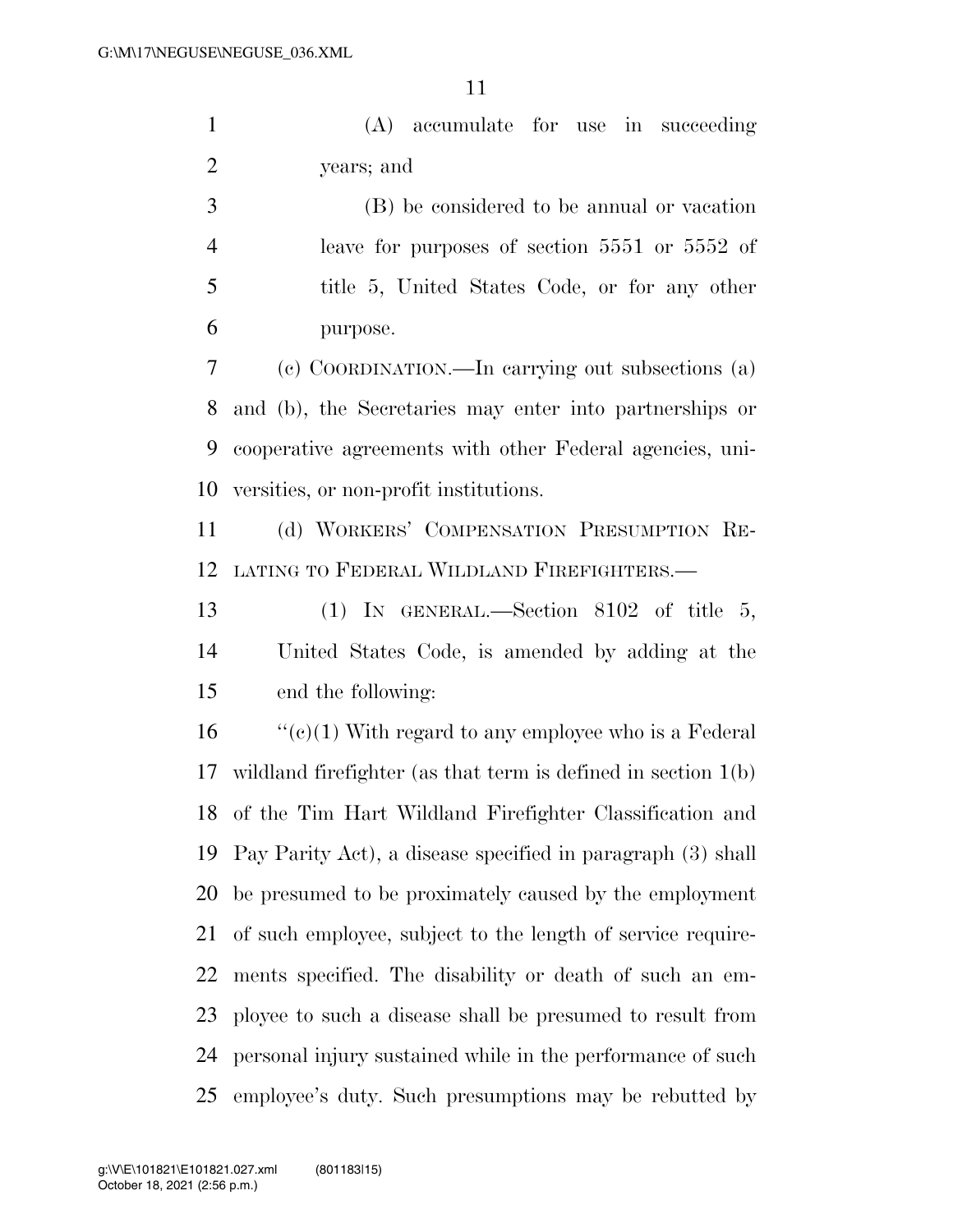1 a preponderance of the evidence from the employing agen-2 cy.

 ''(2) Such presumptions apply only if the employee in fire protection activities is diagnosed with the disease for which presumption is sought within 10 years of the last active date of employment as an employee in fire pro-tection activities.

 ''(3) The following diseases shall be presumed to be proximately caused by the employment of the employee if the employee has been employed for a minimum of 5 years in aggregate as an employee in fire protection activities: 12 ''(A) Heart disease. 13 ''(B) Lung disease.

14  $\cdot$  (C) The following cancers:

15 '(i) Brain cancer.

16 "(ii) Cancer of the blood or lymphatic sys-

17 tems.

18 ''(iii) Bladder cancer.

19 ''(iv) Kidney cancer.

20  $''(v)$  Testicular cancer.

- 21  $\frac{1}{2}$   $\frac{1}{2}$   $\frac{1}{2}$   $\frac{1}{2}$   $\frac{1}{2}$   $\frac{1}{2}$   $\frac{1}{2}$   $\frac{1}{2}$   $\frac{1}{2}$   $\frac{1}{2}$   $\frac{1}{2}$   $\frac{1}{2}$   $\frac{1}{2}$   $\frac{1}{2}$   $\frac{1}{2}$   $\frac{1}{2}$   $\frac{1}{2}$   $\frac{1}{2}$   $\frac{1}{2}$   $\frac{1}{2}$   $\frac{1}{2}$   $\frac{1}{2}$
- 22  $\frac{4}{\pi}$   $\frac{1}{\pi}$  Skin cancer.
- 23 ''(viii) Cancer of the respiratory system.
- 24 ''(ix) Breast cancer.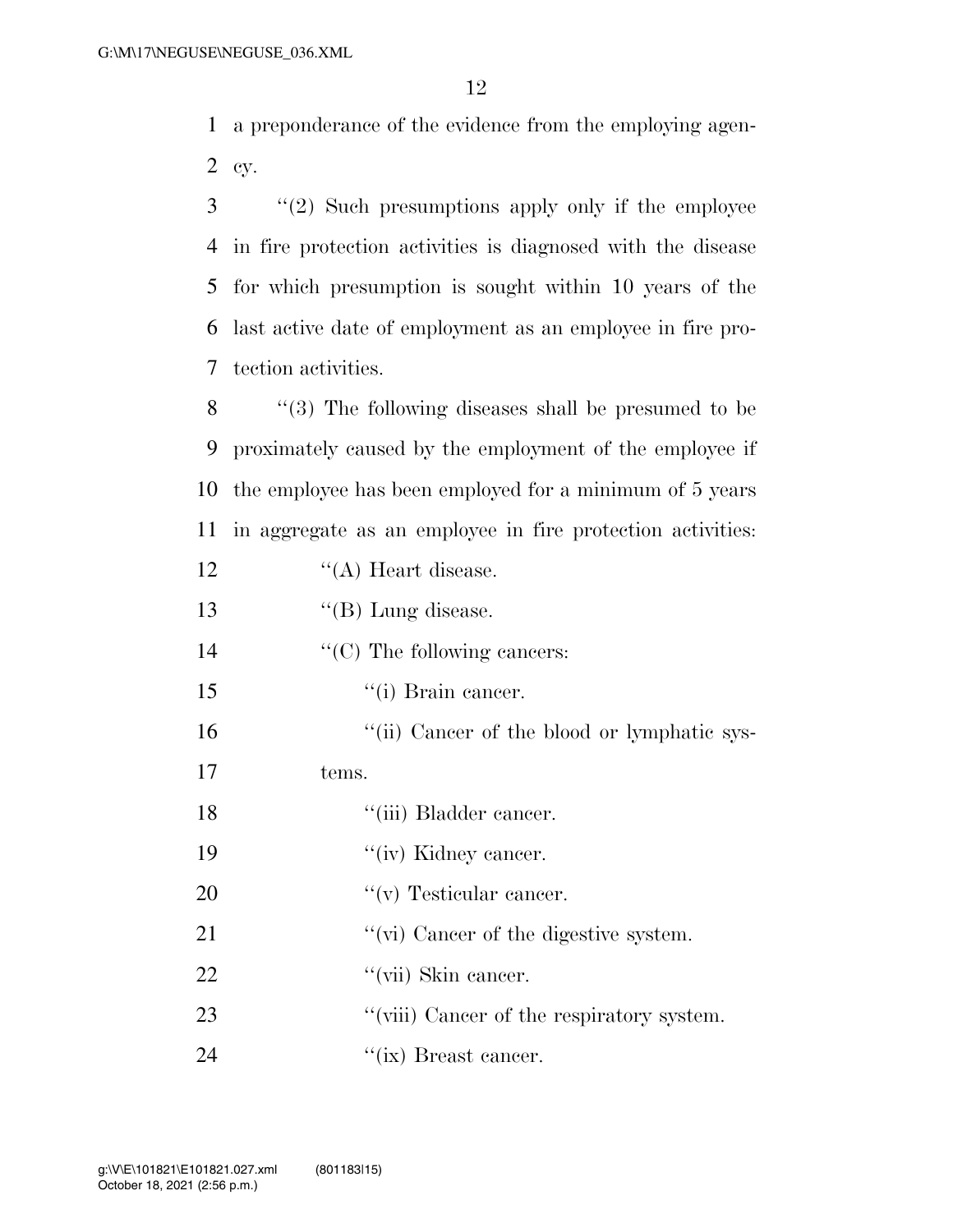| $\mathbf{1}$   | $\lq\lq$ (D) Any other cancer the contraction of which |
|----------------|--------------------------------------------------------|
| $\overline{2}$ | the Secretary of Labor through regulations deter-      |
| 3              | mines to be related to the hazards to which an em-     |
| $\overline{4}$ | ployee may be subject.".                               |
| 5              | (2) APPLICATION.—The amendments made by                |
| 6              | this section shall apply to a covered disability or    |
| 7              | death that occurs on or after the date of the enact-   |
| 8              | ment of this Act.                                      |
| 9              | SEC. 4. RETIREMENT FOR FIREFIGHTERS.                   |
| 10             | (a) CONTINUATION OF FIREFIGHTERS PENSION COV-          |
| 11             | ERAGE IN CASE OF DISABILITY.—                          |
| 12             | $(1)$ FERS.—                                           |
| 13             | (A) IN GENERAL.—Section $8412(d)$ of title             |
| 14             | 5, United States Code, is amended—                     |
| 15             | (i) by redesignating paragraphs (1)                    |
| 16             | and $(2)$ as subparagraphs $(A)$ and $(B)$ , re-       |
| 17             | spectively;                                            |
| 18             | (ii) by inserting " $(1)$ " before "An em-             |
| 19             | ployee"; and                                           |
| 20             | (iii) by adding at the end the fol-                    |
| 21             | lowing:                                                |
| 22             | " $(2)(A)$ The term 'affected individual' means an     |
| 23             | individual covered under this chapter who—             |
| 24             | "(i) is performing service in a fire-                  |
| 25             | fighter position;                                      |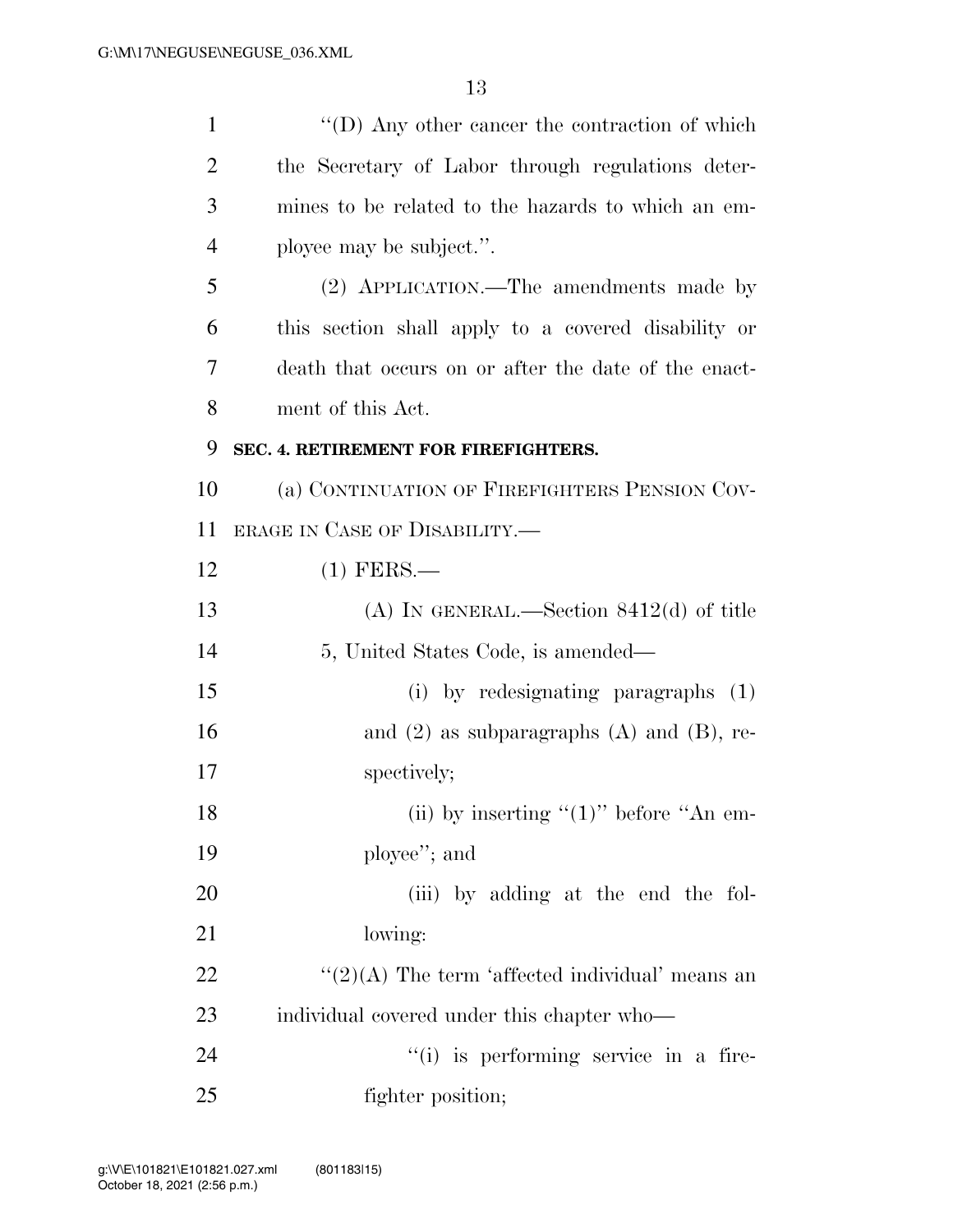| $\mathbf{1}$   | "(ii) while on duty, becomes ill or is             |
|----------------|----------------------------------------------------|
| $\overline{2}$ | injured as a direct result of the perform-         |
| 3              | ance of such duties before the date on             |
| $\overline{4}$ | which the individual becomes entitled to an        |
| 5              | annuity under paragraph (1) of this sub-           |
| 6              | section or subsection (e), as applicable;          |
| 7              | "(iii) because of the illness or injury            |
| 8              | described in clause (ii), is permanently un-       |
| 9              | able to render useful and efficient service        |
| 10             | in the employee's firefighter position, as         |
| 11             | determined by the agency in which the in-          |
| 12             | dividual was serving when such individual          |
| 13             | incurred the illness or injury; and                |
| 14             | $f'(iv)$ is appointed to a position in the         |
| 15             | civil service that—                                |
| 16             | $\lq\lq$ (I) is not a firefighter position;        |
| 17             | and                                                |
| 18             | $\lq\lq$ (II) is within an agency that             |
| 19             | regularly appoints individuals to su-              |
| 20             | pervisory or administrative positions              |
| 21             | related to the activities of the former            |
| 22             | fire fighter position of the individual;           |
| 23             | "(B) Unless an affected individual files an        |
| 24             | election described in subparagraph (E), cred-      |
| 25             | itable service by the affected individual in a po- |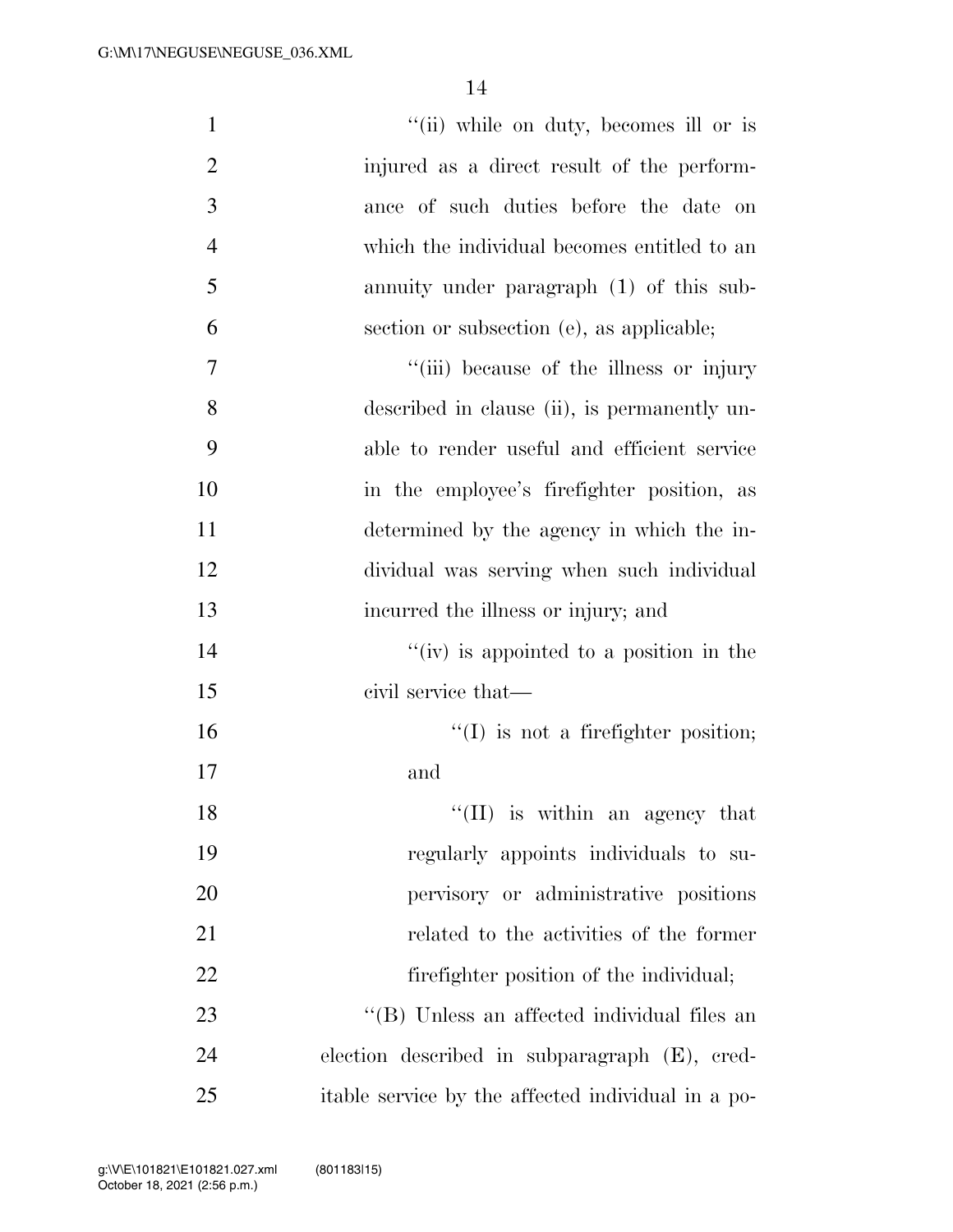| $\mathbf{1}$   | sition described in subparagraph (A)(iv) shall    |
|----------------|---------------------------------------------------|
| $\overline{2}$ | be treated as creditable service in a firefighter |
| $\mathfrak{Z}$ | position for purposes of this chapter and deter-  |
| $\overline{4}$ | mining the amount to be deducted and withheld     |
| 5              | from the pay of the affected individual under     |
| 6              | section 8422.                                     |
| 7              | "(C) Subparagraph (B) shall only apply if         |
| 8              | the affected employee transitions to a position   |
| 9              | described in subparagraph $(A)(iv)$ without a     |
| 10             | break in service exceeding 3 days.                |
| 11             | "(D) The service of an affected individual        |
| 12             | shall no longer be eligible for treatment under   |
| 13             | subparagraph (B) if such service occurs after     |
| 14             | the individual—                                   |
| 15             | "(i) is transferred to a supervisory or           |
| 16             | administrative position related to the ac-        |
| 17             | tivities of the former firefighter position of    |
| 18             | the individual; or                                |
| 19             | "(ii) meets the age and service re-               |
| 20             | quirements that would subject the indi-           |
| 21             | vidual to mandatory separation under sec-         |
| 22             | tion 8425 if such individual had remained         |
| 23             | in the former firefighter position.               |
| 24             | $\lq\lq(E)$ In accordance with procedures estab-  |
| 25             | lished by the Director of the Office of Personnel |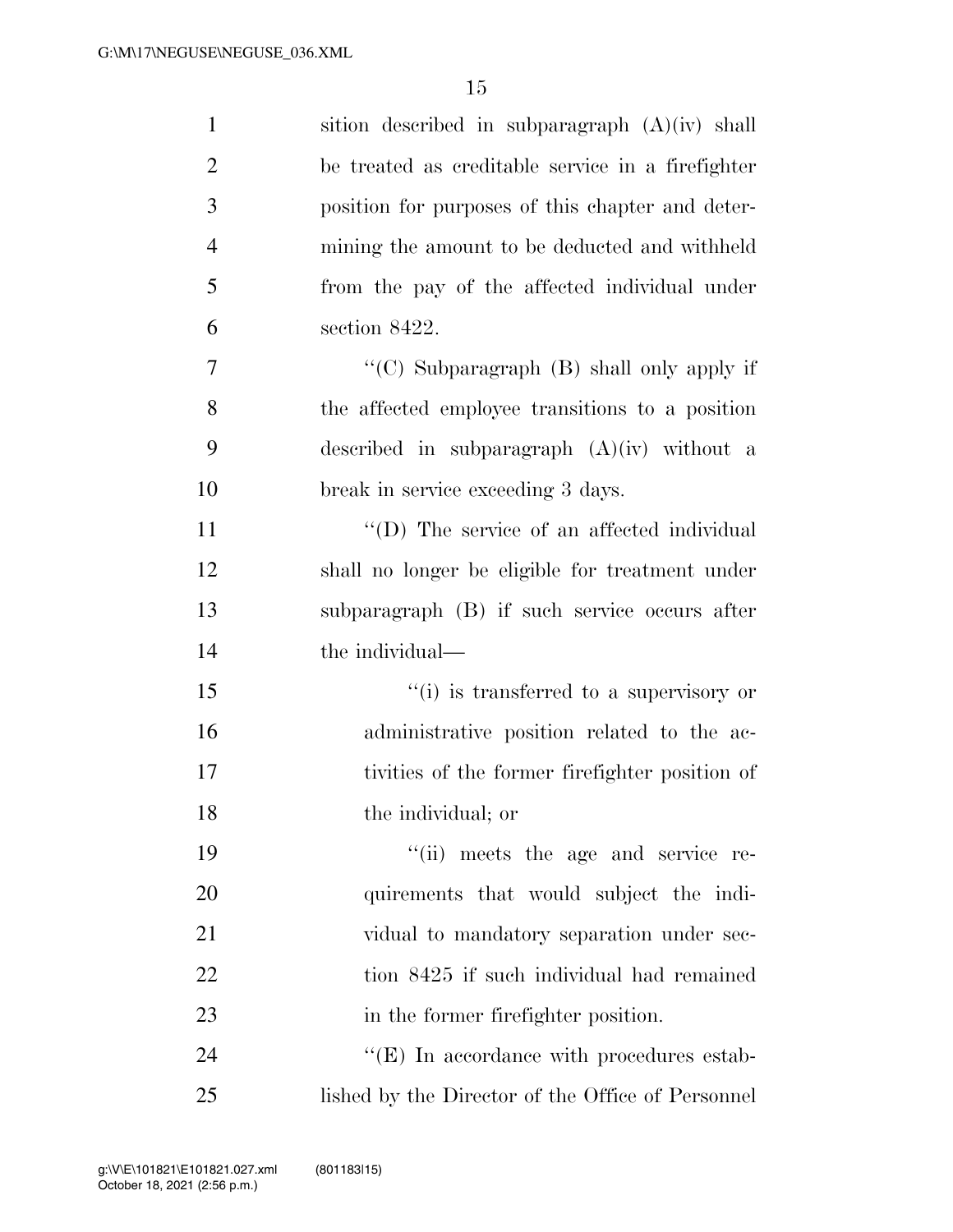| $\mathbf{1}$   | Management, an affected individual may file an   |
|----------------|--------------------------------------------------|
| $\overline{2}$ | election to have any creditable service per-     |
| 3              | formed by the affected individual treated in ac- |
| 4              | cordance with this chapter without regard to     |
| 5              | subparagraph $(B)$ .                             |
| 6              | $\lq\lq(F)$ Nothing in this paragraph shall be   |
| 7              | construed to apply to such affected individual   |
| 8              | any other pay-related laws or regulations appli- |
| 9              | cable to a firefighter position.".               |
| 10             | (B) TECHNICAL AND CONFORMING AMEND-              |
| 11             | MENTS.—Chapter 84 of title 5, United States      |
| 12             | Code, is amended—                                |
| 13             | (i) in section $8414(b)(3)$ , by inserting       |
| 14             | "(1)" after "subsection (d)";                    |
| 15             | $(ii)$ in section 8415—                          |
| 16             | $(I)$ in subsection (e), in the mat-             |
| 17             | ter preceding paragraph $(1)$ , by in-           |
| 18             | serting " $(1)$ " after "subsection $(d)$ ";     |
| 19             | and                                              |
| 20             | (II) in subsection (h)(2)(A), by                 |
| 21             | striking " $(d)(2)$ " and inserting              |
| 22             | " $(d)(1)(B)$ ";                                 |
| 23             | (iii) in section $8421(a)(1)$ , by insert-       |
| 24             | ing " $(1)$ " after " $(d)$ ";                   |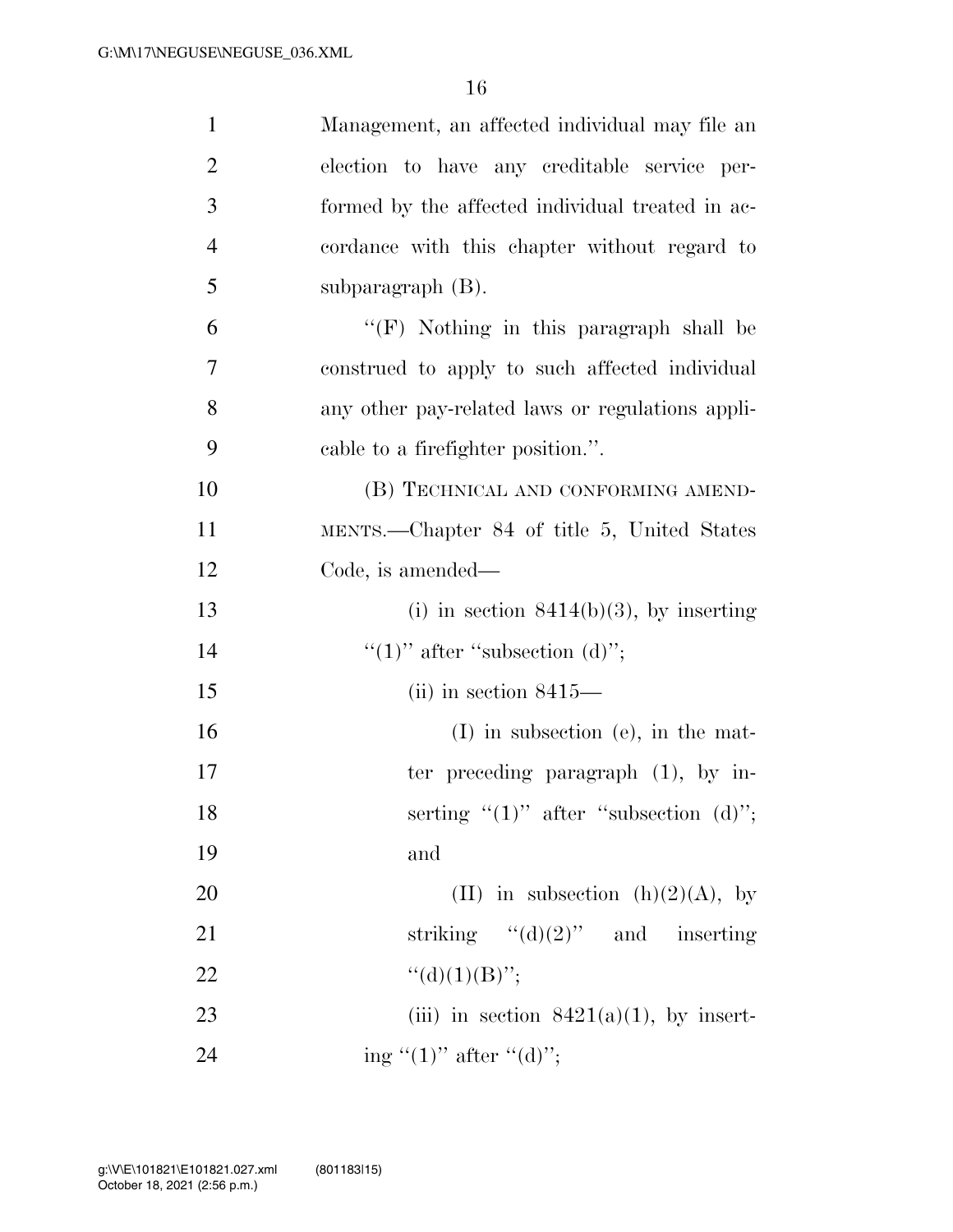| $\mathbf{1}$   | (iv) in section $8421a(b)(4)(B)(ii)$ , by        |
|----------------|--------------------------------------------------|
| $\overline{2}$ | inserting " $(1)$ " after "section 8412 $(d)$ "; |
| 3              | (v) in section 8425, by inserting " $(1)$ "      |
| $\overline{4}$ | after "section $8412(d)$ " each place it ap-     |
| 5              | pears; and                                       |
| 6              | (vi) in section $8462(c)(3)(B)(ii)$ , by         |
| 7              | inserting " $(1)$ " after "subsection $(d)$ ".   |
| 8              | (2) IMPLEMENTATION.-                             |
| 9              | (A) REGULATIONS.—Not later than 1 year           |
| 10             | after the date of enactment of this Act, the Di- |
| 11             | rector shall promulgate regulations to carry out |
| 12             | the amendments made by paragraph (2). Such       |
| 13             | regulations—                                     |
| 14             | (i) shall include a requirement that             |
| 15             | the head of the agency at which an af-           |
| 16             | fected employee incurred the applicable ill-     |
| 17             | ness or injury certifies that such illness or    |
| 18             | injury—                                          |
| 19             | (I) was incurred in the course of                |
| 20             | the employee's duties; and                       |
| 21             | (II) permanently precludes the                   |
| 22             | employee from rendering useful and               |
| 23             | efficient service in a firefighter posi-         |
| 24             | tion but would not preclude the em-              |
| 25             | ployee or special agent from<br>$\rm con$ -      |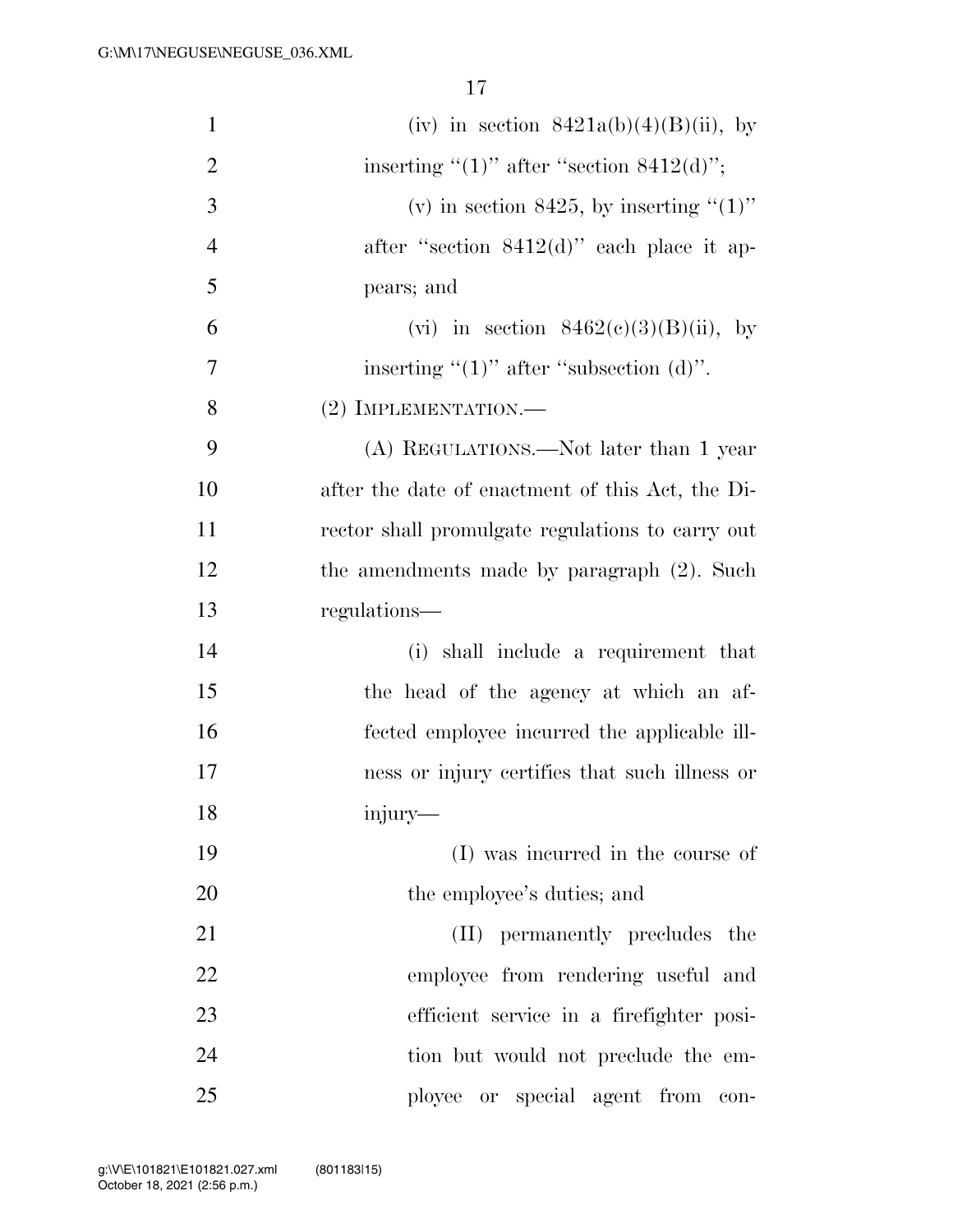- 1 tinuing to serve in the Federal service; and
- (ii) shall ensure—
- (I) that, to the greatest extent possible, the head of each agency ap- points affected employees to super- visory or administrative positions re- lated to the activities of the former firefighter position of the employee; and
- (II) that the creditable service of an affected employee that is not in a firefighter position pursuant to an election made under such amendments shall be treated as the same type of service as the firefighter position in 17 which the employee suffered the quali-fying illness or injury.
- (B) APPLICATION.—The amendments made by this section shall apply to an indi- vidual who suffers an illness or injury described 22 in section  $8412(d)(2)(A)(i)(II)$  of title 5, United States Code, as amended by this subsection, on or after the date that is 2 years after the date of enactment of this Act.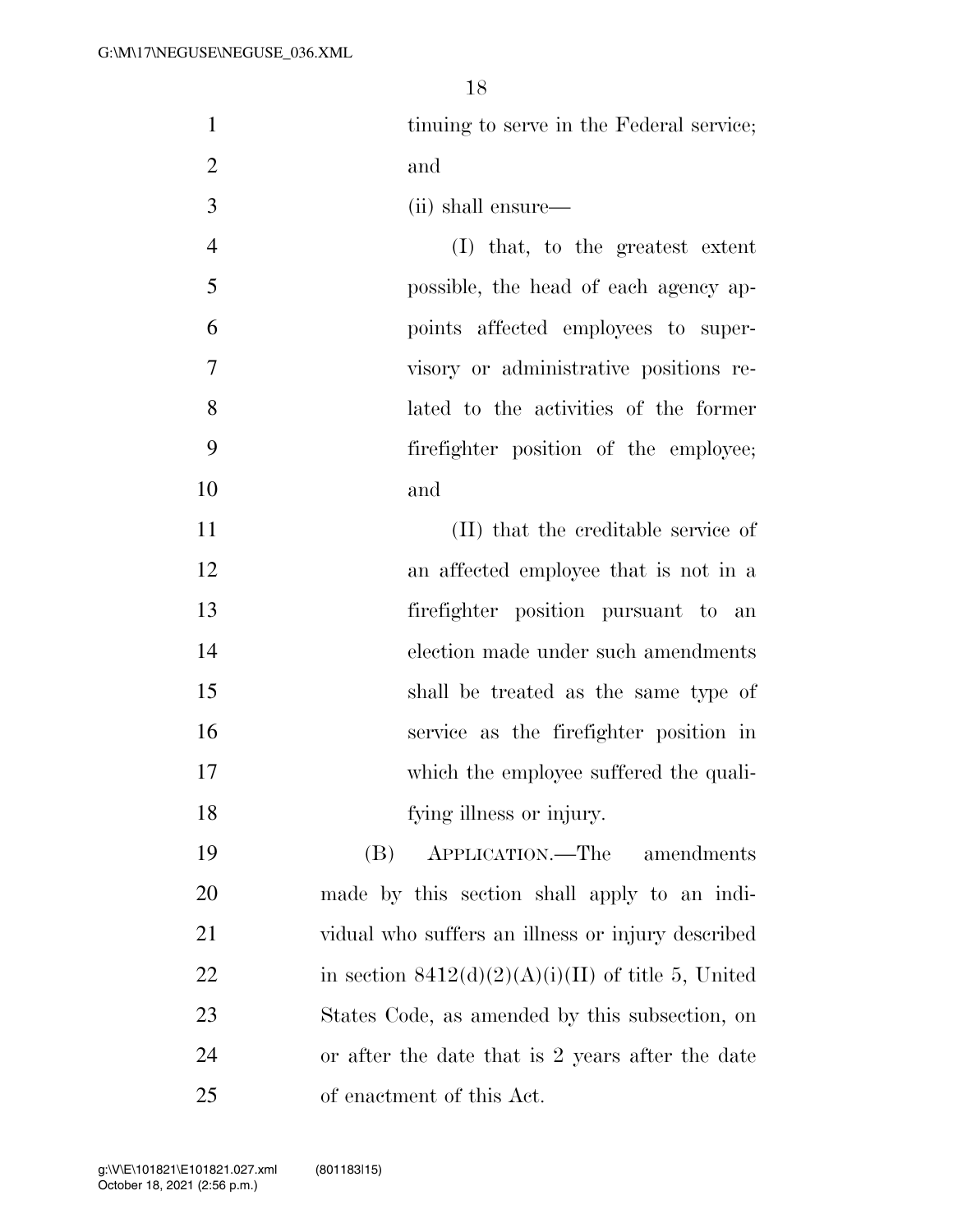(b) DEPOSIT SERVICE.—Notwithstanding any other provision of law, any service performed by an individual as a Federal wildland firefighter on or after January 1, 1989, for which retirement deductions under chapter 84 of title 5, United States Code, have not been made shall be creditable under such chapter, but only if such fire-fighter—

 (1) submits a written election to the Director; and

 (2) the deposit requirements of section 8411(f) of such title had been met with respect to such serv-ice.

 (c) DISABILITY ANNUITY.—Beginning on the date of enactment of this Act, any Federal wildland firefighter 15 who suffers from a disease described in section  $8102(c)(3)$  of title 5, United States Code, (as added by section 3(d) of this Act) due to environmental job-related exposure, in- cluding smoke inhalation, silicate inhalation, and fire- fighting chemical exposure, shall be considered to be dis- abled for purposes of section 8451 of such title. Such sec- tion 8451 shall be applied to any such firefighter by sub-22 stituting "12 months" for "18 months".

 (d) INCLUDING OVERTIME AS BASIC PAY.—Section 8331(3) of title 5, United States Code, is amended—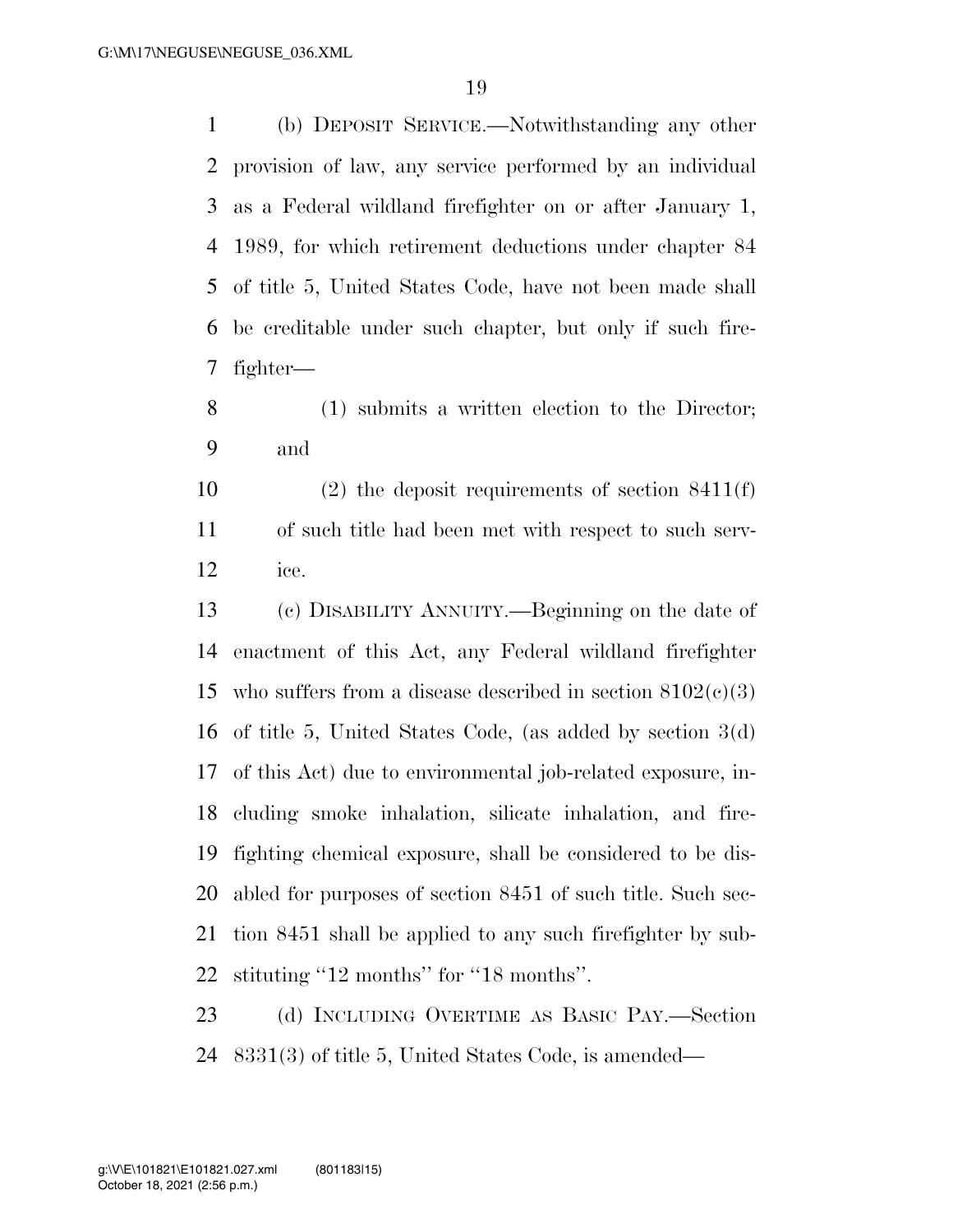| $\mathbf{1}$   | $(1)$ in subparagraph $(H)$ , by striking "and" at         |
|----------------|------------------------------------------------------------|
| $\overline{2}$ | the end;                                                   |
| 3              | $(2)$ in subparagraph $(I)$ , by inserting "and"           |
| $\overline{4}$ | after the semicolon;                                       |
| 5              | $(3)$ by inserting after subparagraph $(I)$ the fol-       |
| 6              | lowing:                                                    |
| 7              | $\lq\lq(J)$ with respect to a Federal wildland             |
| 8              | fire fighter (as that term is defined in section           |
| 9              | 1(b) of the Tim Hart Wildland Firefighter                  |
| 10             | Classification and Pay Parity Act), overtime               |
| 11             | pay received on or after the date of enactment             |
| 12             | of this subparagraph;"; and                                |
| 13             | (4) in the undesignated matter following sub-              |
| 14             | paragraph $(J)$ (as added by paragraph $(3)$ ), by strik-  |
| 15             | ing "subparagraphs (B) through (I) of this para-           |
| 16             | graph" and inserting "subparagraphs (B) through            |
| 17             | $(J)$ of this paragraph,".                                 |
| 18             | (e) SEPARATE NORMAL-COST PERCENTAGE.-Sec-                  |
| 19             | tion $8423(a)(1)(B)(i)$ of title 5, United States Code, is |
| 20             | amended by inserting after "firefighters," the following:  |
| 21             | "Federal wildland firefighter (as that term is defined in  |
| 22             | section 1 of the Tim Hart Wildland Firefighter Classifica- |
| 23             | tion and Pay Parity Act),".                                |